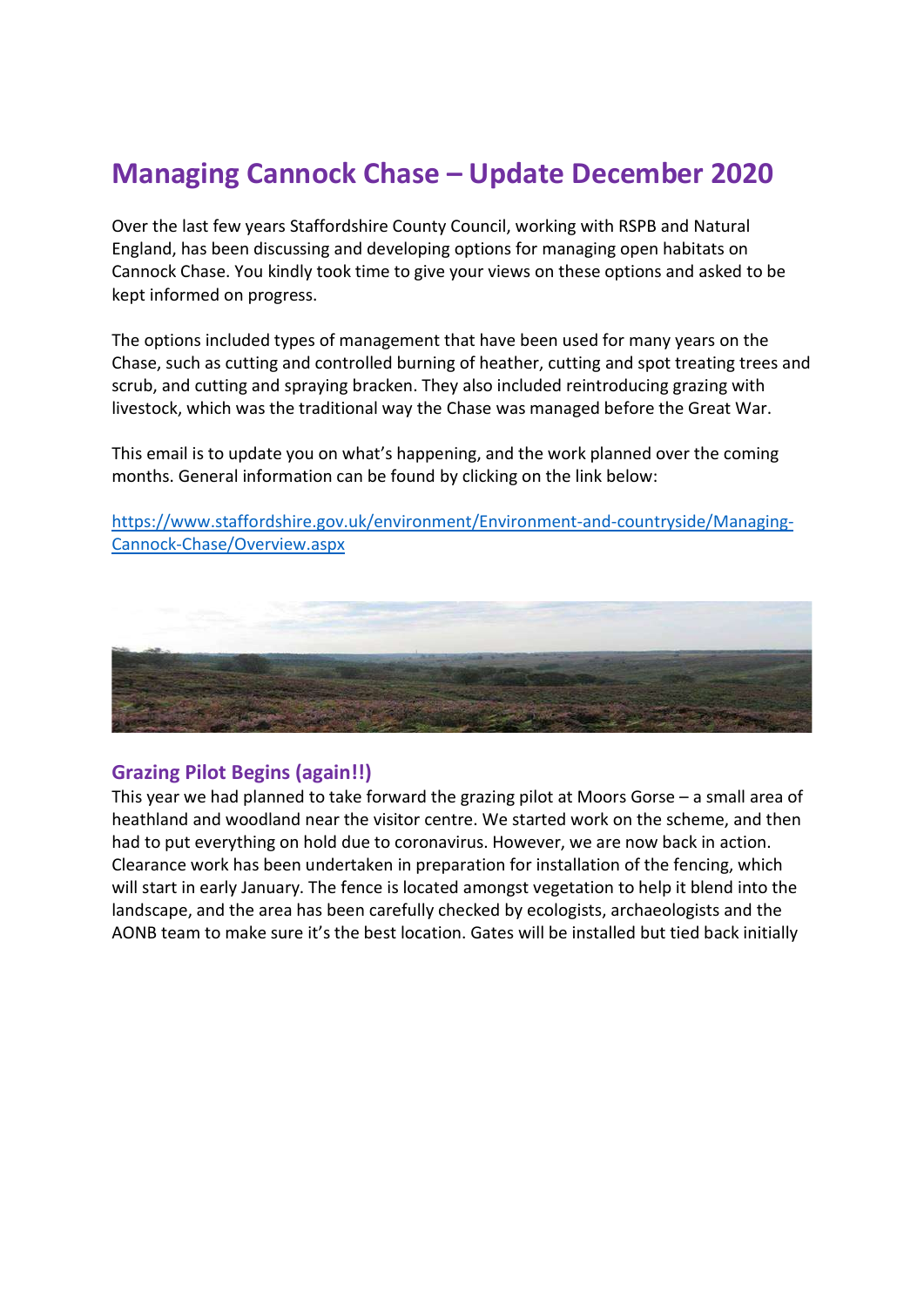until the cattle arrive later in the spring. Water troughs and cattle handling facilities will also be installed. The scheme does not affect any public footpaths or bridleways, but the gates will continue to provide foot access to the area as at present so it remains fully accessible.

The fence will include 'wildlife routes' to enable deer and other wildlife to safely move around their habitat, and we'll be monitoring these to check how effective they are.

Later in the spring 6 carefully selected cattle will be brought onto the site to graze until the autumn, helping to sustainably manage the site and improve conditions for wildlife; grazing will continue each year from spring to autumn. Any further grazing on other parts of Cannock Chase Country Park will be subject to plenty of further discussion, formal consultation and to independent approval by the Secretary of State. To find out more about the pilot, click the link below:

https://www.staffordshire.gov.uk/environment/Environment-and-countryside/Managing-Cannock-Chase/Moors-Gorse-detailed-proposals.aspx

#### Invertebrate habitat

Areas of bare ground have been created at targeted locations around the country park. These provide fantastic conditions for rare heathland invertebrates and can also be used by birds and reptiles. Many insects, like beetles and mining bees, create burrows in areas of bare ground and use these areas to warm up or to hunt for prey. They are a really important feature for many species but one that requires management intervention, especially in the absence of grazing.

#### **Adders**

We have been working with reptile experts to better understand how adders and other reptiles are using the site. Adders are becoming increasingly rare and require special attention to ensure their survival. We are looking forward to working with the AONB Partnership and other partners in the coming years to focus more on these fascinating species.

#### Scrub management

We are continuing our usual management of the vegetation over the winter, with scrub management taking place at various locations in advance of bird breeding season.

## Trails upgrade and a new play area



This winter we'll be refreshing the interpretation panels and leaflet for the RAF Hednesford Trail, with support from the Cannock Chase AONB Partnership and Cannock Chase SAC Partnership and installing new information about Brindley Village with support from the